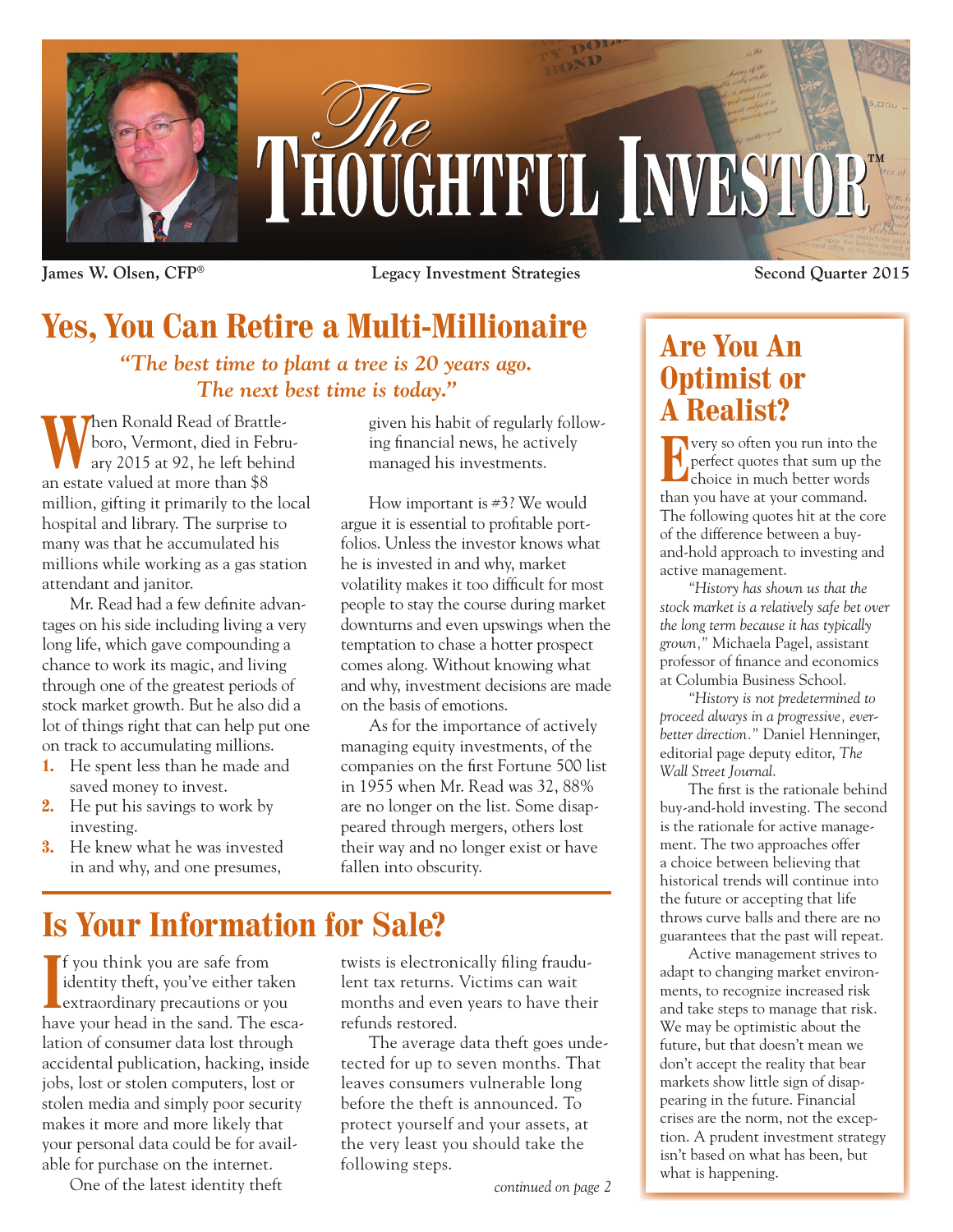#### **Is Your Information for Sale?** *— continued from page 1*



*World's Biggest Data Breaches, Selected losses greater than 30,000 records (updated 5th Feb 2015) http:// www.informationisbeautiful.net/visualizations/worlds-biggest-data-breaches-hacks/*

- **1.** Open all account statements promptly and review your transactions to make certain they are valid.
- **2.** Set electronic alerts on your accounts that notify you of:
	- changes to your personal information
	- transactions above \$200, including withdrawals, deposits and charges (you may want to adjust this amount based on your personal finances).
- **3.** Avoid having your credit or debit card information stored by merchants for online purchases.
- **4.** Request that your card provider change your account numbers if you suspect your information could be compromised.
- **5.** Do not access your accounts online using open wi-fi networks,

or even password-protected networks that are easily accessible, such as hotel internets.

**6.** Look for ways to limit access to your funds. This includes correctly setting personal exemptions on tax withholdings to avoid having excessive refunds due when you file your taxes.

The one lesson that keeps coming through over and over is that consumers cannot depend on government or business to protect them from identity theft. You must be proactive in monitoring your accounts. While there are safeguards with respect to illegitimate transactions, they are limited. Fail to notice an unauthorized transaction on your debit card and your liability increases from \$50 after two business

days to \$500 between 2 and 60 days and all of your account balance and any linked accounts if not detected within 60 days.

Credit cards offer better protection, but you may find the burden of proof that the transaction was not legitimate is on you, not the financial institution. The earlier you can detect fraud, the better your chance of avoiding damage.

If you believe your identity has been stolen:

- **1.** Place a Fraud Alert with the three big credit reporting agencies: Equifax, Experian, and TransUnion. This alert makes it harder for fraudulent accounts to be set up in your name because the business must contact you and verify your identity before extending new credit. Caution: this alert lasts only 90 days. Set a calendar notice to renew it at the end of three months if you have not resolved your problem.
- **2.** Order Credit Reports. By placing a fraud alert you are entitled to receive free reports. Contact the big three credit reporting agencies, Equifax, Experian, and TransUnion directly. Review your credit reports carefully to see if there are accounts you do not recognize and contact the issuing merchant and the credit reporting agencies immediately if you find a problem.
- **3.** File an Identity Theft Report. An official Identity Theft Report gives you certain important rights to help you recover from identity fraud including having fraudulent data removed from your credit report and preventing the sale of fraudulent debt to collection agencies. You can do so directly on the Federal Trade Commission's website.
- **4.** Review information on the FTC website for further steps you should take to minimize the impact of identity theft on your life. http:// www.consumer.ftc.gov/features/ feature-0014-identity-theft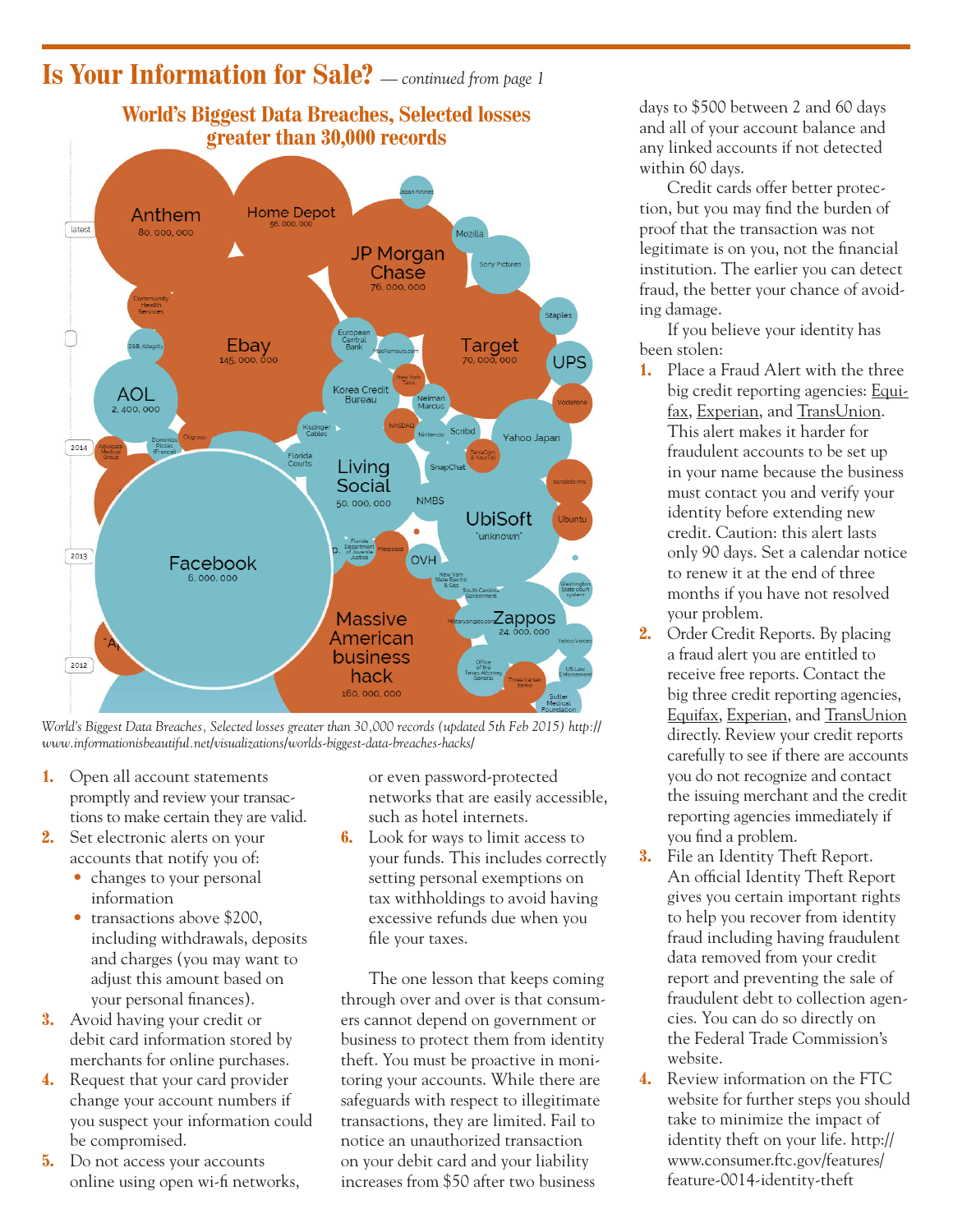### **Understanding the Greeks Alpha, Beta, Smart Beta and now Gamma**



The easiest measure of investment<br>performance is return. But return<br>leaves a lot of unknowns, in performance is return. But return leaves a lot of unknowns, in particular how risky was it to achieve that return and was excess return a matter of luck or skill? To answer those questions, two financial measures are commonly used – Alpha and Beta. But recently, two more measures have surfaced – Smart Beta and Gamma.

**Beta** is a measure of an investment's sensitivity to the market achieved by measuring the investment's volatility in relation to the market (or benchmark index) – which always has a Beta of 1.0. It attempts to explain how closely an investment's performance tracks the index and can thus be attributed to the market's movements. An investment with a Beta higher than 1 is more volatile than the market, while an investment with a low beta is less volatile and thought to pose less risk. An index fund typically offers "pure Beta" in that its performance is directly related to the market or asset class.

Beta explains how much of an investment's performance is due to the market. But what about performance that can't be explained by market exposure?

The excess return that a portfolio generates over its expected return is quantified using "**Alpha**," which reflects the manager's luck or skill. Positive Alpha is return realized in excess of the market or asset class return. Negative Alpha indicates that the manager underperformed the market or a specific benchmark index and may indicate a lack of management ability or the

investment approach is currently out of sync with market trends. Because Alpha is a derivative of Beta, it also looks at the risk the manager assumed to achieve the resulting return.

**Smart Beta** is a relatively new term that looks at the volatility of an investment compared to alternative indexes. These indexes are based on tweaking traditional indexing by weighting stocks on metrics other than market capitalization. Cap-weighted indexes, such as the S&P 500, are most heavily influenced by the companies with the greatest market capitalization – the number of shares outstanding times share price. Priceweighted indexes, such as the Dow Jones Industrial, give more emphasis to higher priced stocks. Equally weighed indexes give each stock an equal influence on the value of the index. A book-weighted index would strive to give dominance to the stocks with the greatest underlying book value. The theory is that these indexes will provide a different level of performance that will enhance a portfolio.

In an attempt to explain what an alternative index is, Rob Arnott and Engin Kose of Research Associates proposed the following:

*"A category of valuation-indifferent strategies that consciously and deliberately break the link between the price of an asset and its weight in the portfolio, seeking to earn excess returns over the cap-weighted benchmark by no longer weighting assets proportional to their popularity, while retaining most of the positive attributes of passive indexing."*

Whether investing in these indexes is truly a "smart" option needs the test of time to answer. As a result, many investment professionals have proposed using terms such as "Alternative Beta" rather than "Smart Beta."

**Gamma** is a new measurement espoused by Morningstar to quantify the overall value good managers bring to a client's portfolio. Morningstar maintains that investors need to look beyond performance and volatility to consider the overall value a manager offers, including tax efficiencies, effective withdrawal strategies, risk allocations, and more. After all, says Morningstar, these decisions can have a substantial impact on the value of a portfolio to the investor.

The problem with Morningstar's definition of Gamma is that the Greek letter has been used for years in options trading. In that application, Gamma measures the rate of change for Delta (the sensitivity of an option's theoretical value to a change in the price of the underlying asset) with respect to the underlying asset's price.

The value of Beta, Alpha and the recently minted Gamma ratio is their ability to take valuation of a portfolio or manager beyond performance data. If index performance can be achieved at significantly less risk, that is significant. If outperformance can be demonstrated to be the result of systematic approach to investing rather than random chance, it makes a difference. And, if the advisor's recommendations enhance the after-tax and long-term payout from an account, that matters as well.